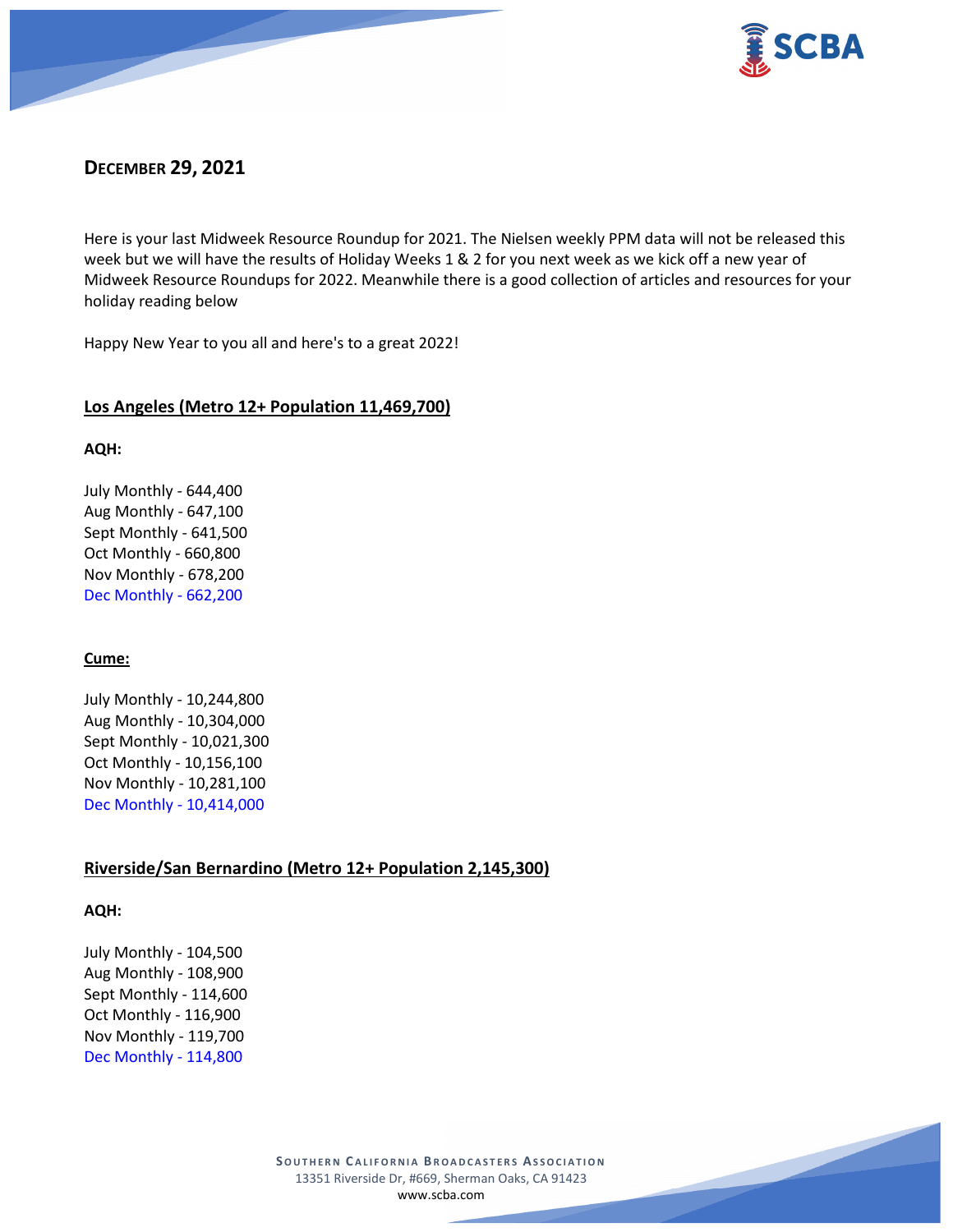

## **Cume:**

July Monthly - 1,929,800 Aug Monthly - 1,881,700 Sept Monthly - 1,897,900 Oct Monthly - 1,928,200 Nov Monthly - 1,936,300 Dec Monthly - 1,904,700

#### **San Diego (Metro 12+ Population 2,873,100)**

#### **AQH:**

July Monthly - 119,700 Aug Monthly - 129,100 Sept Monthly - 137,300 Oct Monthly - 136,000 Nov Monthly - 141,400 Dec Monthly - 131,500

## **Cume:**

July Monthly - 2,363,700 Aug Monthly - 2,399,900 Sept Monthly - 2,448,400 Oct Monthly - 2,516,600 Nov Monthly - 2,481,400 Dec Monthly - 2,518,600

**An investment in knowledge pays the best interest.**

– Benjamin Franklin

### **RESOURCES AND ARTICLES OF INTEREST TO SALES AND ADVERTISERS**

**Report: U.S. Retail Sales Climb Nearly 9% This Holiday Season.** Inside Radio (MasterCard SpendingPulse) December 29, 2021 [http://www.insideradio.com/free/report-u-s-retail-sales-climb-nearly-9-this-holiday-season/article\\_f0a46aca-](http://www.insideradio.com/free/report-u-s-retail-sales-climb-nearly-9-this-holiday-season/article_f0a46aca-6870-11ec-9c53-c324cf2aacb1.html)[6870-11ec-9c53-c324cf2aacb1.html](http://www.insideradio.com/free/report-u-s-retail-sales-climb-nearly-9-this-holiday-season/article_f0a46aca-6870-11ec-9c53-c324cf2aacb1.html)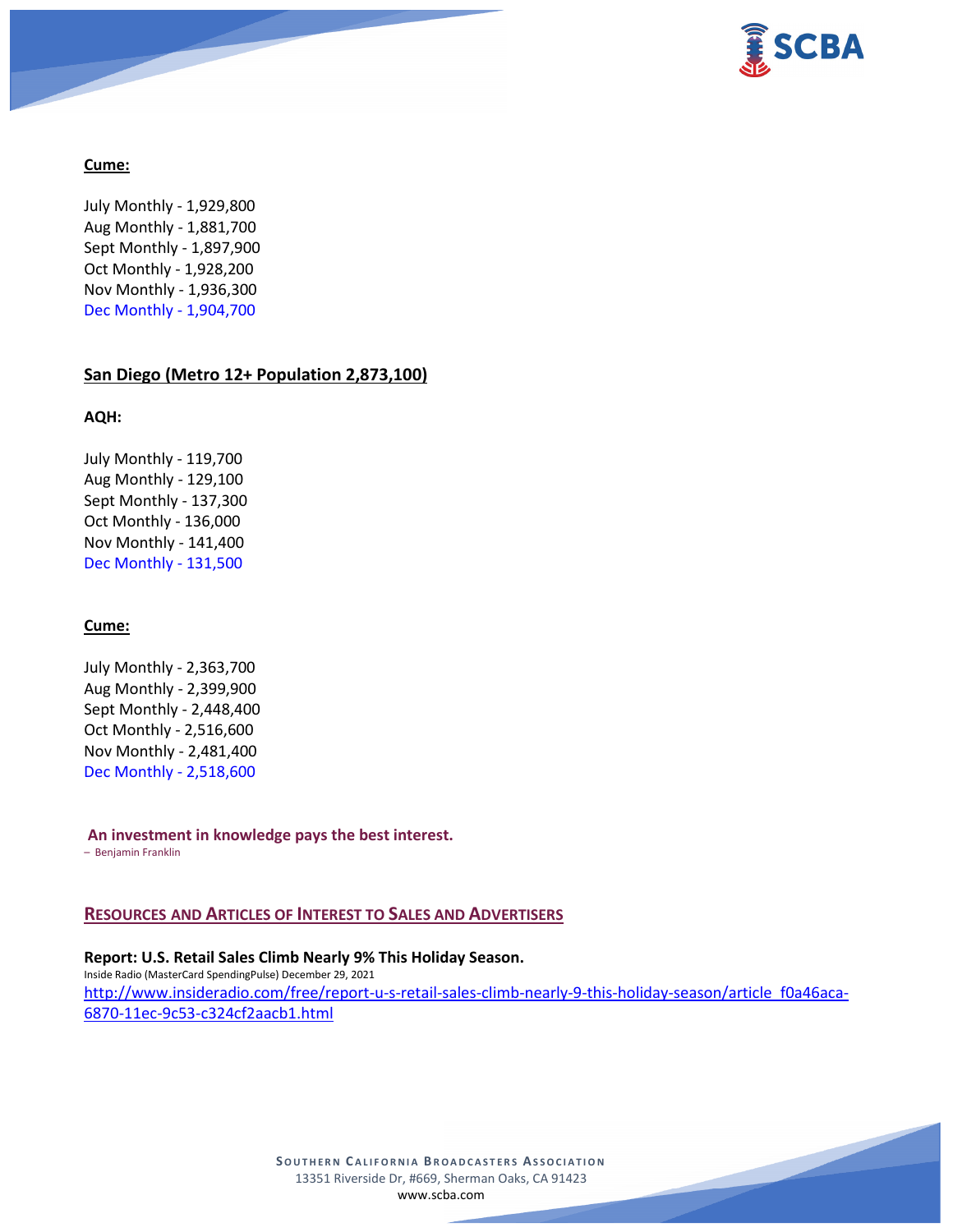

### **Christmas Week Download Dip On Par With 2020, Podtrac Data Shows.**

Inside Radio December 29, 2021 [http://www.insideradio.com/podcastnewsdaily/christmas-week-download-dip-on-par-with-2020-podtrac-data](http://www.insideradio.com/podcastnewsdaily/christmas-week-download-dip-on-par-with-2020-podtrac-data-shows/article_3e4446ca-68cf-11ec-99ef-e75833741963.html)[shows/article\\_3e4446ca-68cf-11ec-99ef-e75833741963.html](http://www.insideradio.com/podcastnewsdaily/christmas-week-download-dip-on-par-with-2020-podtrac-data-shows/article_3e4446ca-68cf-11ec-99ef-e75833741963.html)

### **Looking Ahead to 2022 for Automotive** WardsAuto December 28, 2021

<https://www.wardsauto.com/industry-news/looking-ahead-2022-automotive>

## **Selling Effective Radio Vs Questionable Digital**

Radio Ink (Loyd Ford) December 27, 20211 <https://radioink.com/2021/12/27/selling-effective-radio-vs-questionable-digital/>

### **Radio Has the Ear of Younger Adults Who Are Smart Speaker Owners.**

Inside Radio (The Media Audit) December 23, 2021 [http://www.insideradio.com/free/radio-has-the-ear-of-younger-adults-who-are-smart-speaker](http://www.insideradio.com/free/radio-has-the-ear-of-younger-adults-who-are-smart-speaker-owners/article_50dd9c10-63ba-11ec-9fc5-f3e2fc34f8ca.html)[owners/article\\_50dd9c10-63ba-11ec-9fc5-f3e2fc34f8ca.html](http://www.insideradio.com/free/radio-has-the-ear-of-younger-adults-who-are-smart-speaker-owners/article_50dd9c10-63ba-11ec-9fc5-f3e2fc34f8ca.html)

## **The Battle of Traditional Vs Digital Marketing**

scubby December 24, 2021 <https://scubby.com/the-battle-of-traditional-vs-digital-marketing/>

## **14 Soft Skills To Adopt and Hone For Future Success**

SalesFuel December 25, 2021 <https://salesfuel.com/14-soft-skills-to-adopt-and-hone-for-future-success/>

## **You're Not Being Helpful; You're Killing the Sale**

SalesFuel December 25, 2021 <https://salesfuel.com/youre-not-being-helpful-to-prospects-youre-damaging-the-sale/>

## **Establishing Credibility When Speaking to a CEO**

SalesFuel December 25, 2021 <https://salesfuel.com/establishing-credibility-when-speaking-to-a-ceo/>

#### **A Used Car Price Bubble? New Report Says Yes**

Kelly Blue Book December 23, 2021 <https://www.kbb.com/car-news/a-used-car-price-bubble-new-report-says-yes/>

# **McDonald's Moves U.S. Media Buying and Planning to Publicis Groupe's Starcom from Omnicom's OMD The move comes four months after Tariq Hassan was named CMO**

ADWEEK December 23, 2021 [https://www.adweek.com/agencies/mcdonalds-moves-u-s-media-buying-and-planning-to-publicis-groupes](https://www.adweek.com/agencies/mcdonalds-moves-u-s-media-buying-and-planning-to-publicis-groupes-starcom-from-omnicoms-omd/?utm_content=position_1&utm_source=postup&utm_medium=email&utm_campaign=Agencies_Newsletter_211223135558&lyt_id=1385784)[starcom-from-omnicoms](https://www.adweek.com/agencies/mcdonalds-moves-u-s-media-buying-and-planning-to-publicis-groupes-starcom-from-omnicoms-omd/?utm_content=position_1&utm_source=postup&utm_medium=email&utm_campaign=Agencies_Newsletter_211223135558&lyt_id=1385784)[omd/?utm\\_content=position\\_1&utm\\_source=postup&utm\\_medium=email&utm\\_campaign=Agencies\\_Newslett](https://www.adweek.com/agencies/mcdonalds-moves-u-s-media-buying-and-planning-to-publicis-groupes-starcom-from-omnicoms-omd/?utm_content=position_1&utm_source=postup&utm_medium=email&utm_campaign=Agencies_Newsletter_211223135558&lyt_id=1385784)

[er\\_211223135558&lyt\\_id=1385784](https://www.adweek.com/agencies/mcdonalds-moves-u-s-media-buying-and-planning-to-publicis-groupes-starcom-from-omnicoms-omd/?utm_content=position_1&utm_source=postup&utm_medium=email&utm_campaign=Agencies_Newsletter_211223135558&lyt_id=1385784)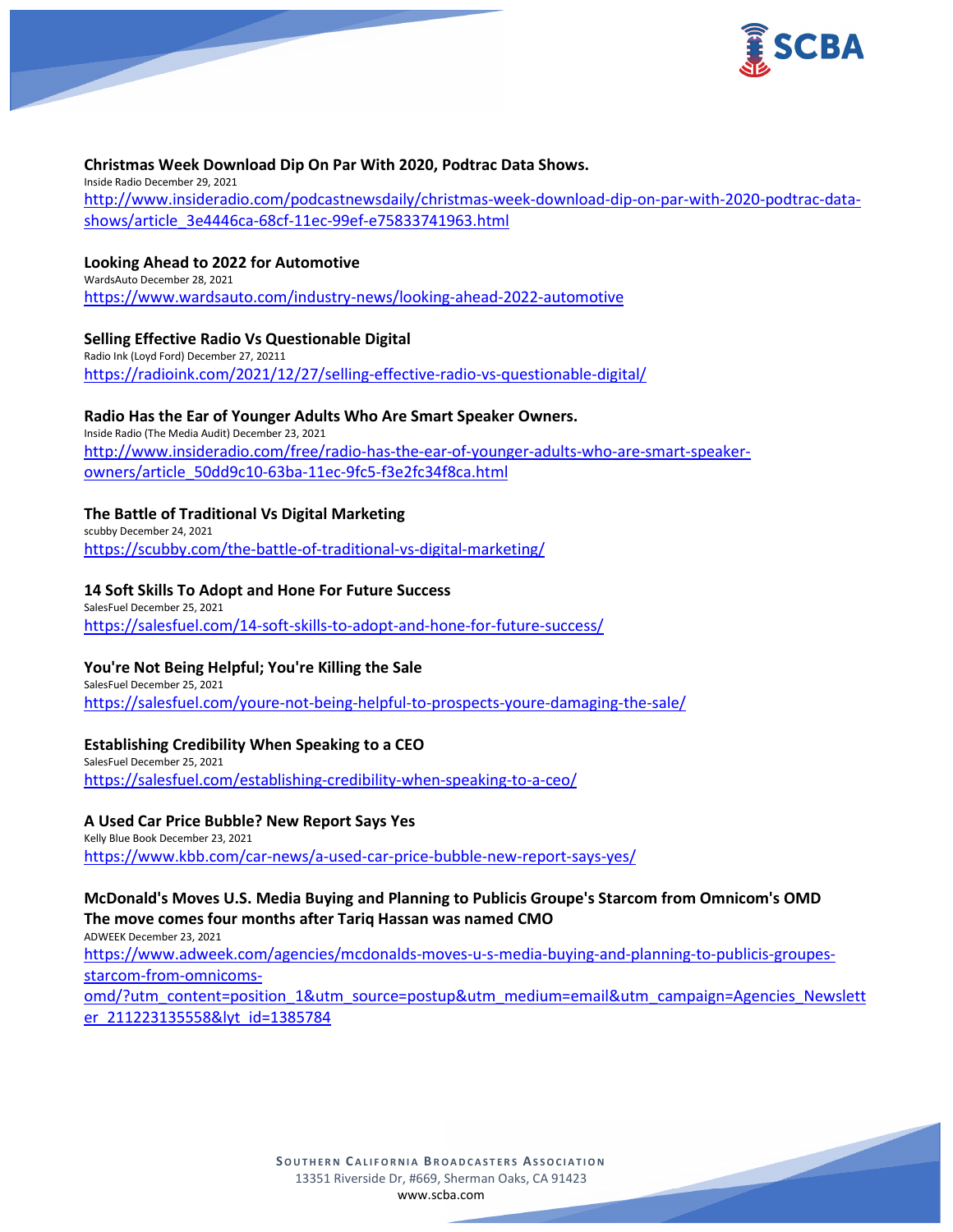

### **Threat actors steal \$80 million per month with fake giveaways, surveys**

BleepingComputer December 21, 2021 [https://www.bleepingcomputer.com/news/security/threat-actors-steal-80-million-per-month-with-fake](https://www.bleepingcomputer.com/news/security/threat-actors-steal-80-million-per-month-with-fake-giveaways-surveys/)[giveaways-surveys/](https://www.bleepingcomputer.com/news/security/threat-actors-steal-80-million-per-month-with-fake-giveaways-surveys/)

### **Consumer confidence improves again in December**

Chain Store Age December 27, 2021 [https://chainstoreage.com/consumer-confidence-improves-again](https://chainstoreage.com/consumer-confidence-improves-again-december?oly_enc_id=8319H4585489H7M&utm_source=omeda&utm_medium=email&utm_campaign=NL_CSA+Day+Breaker&utm_keyword=)[december?oly\\_enc\\_id=8319H4585489H7M&utm\\_source=omeda&utm\\_medium=email&utm\\_campaign=NL\\_CS](https://chainstoreage.com/consumer-confidence-improves-again-december?oly_enc_id=8319H4585489H7M&utm_source=omeda&utm_medium=email&utm_campaign=NL_CSA+Day+Breaker&utm_keyword=) [A+Day+Breaker&utm\\_keyword=](https://chainstoreage.com/consumer-confidence-improves-again-december?oly_enc_id=8319H4585489H7M&utm_source=omeda&utm_medium=email&utm_campaign=NL_CSA+Day+Breaker&utm_keyword=)

# **RESOURCES AND ARTICLES OF INTEREST TO MANAGERS FOR PLANNING AND FORECASTING:**

**Digital Ad Dollars Shift To CTV -- And Other 2022 Predictions** MediaPost December 29, 2021 [https://www.mediapost.com/publications/article/369794/digital-ad-dollars-shift-to-ctv-and-other-](https://www.mediapost.com/publications/article/369794/digital-ad-dollars-shift-to-ctv-and-other-2022.html?utm_source=newsletter&utm_medium=email&utm_content=headline&utm_campaign=124778&hashid=Xbl3-p0DS1exdHSa15Xu_g)[2022.html?utm\\_source=newsletter&utm\\_medium=email&utm\\_content=headline&utm\\_campaign=124778&has](https://www.mediapost.com/publications/article/369794/digital-ad-dollars-shift-to-ctv-and-other-2022.html?utm_source=newsletter&utm_medium=email&utm_content=headline&utm_campaign=124778&hashid=Xbl3-p0DS1exdHSa15Xu_g) [hid=Xbl3-p0DS1exdHSa15Xu\\_g](https://www.mediapost.com/publications/article/369794/digital-ad-dollars-shift-to-ctv-and-other-2022.html?utm_source=newsletter&utm_medium=email&utm_content=headline&utm_campaign=124778&hashid=Xbl3-p0DS1exdHSa15Xu_g)

## **Our predictions for the next year in audio**

**A look at 2022 in the podcasting industry** The Verge December 28, 2021 <https://www.theverge.com/22856066/podcast-audio-predictions-2022-hot-pod>

#### **January Regulatory Dates for Broadcasters: Issues/Programs Lists; Digital LPTV Deadline; Audio Description Expansion; Children's Programming, Webcasting Royalties; NCE FM Settlement Window; and More** Broadcast Law Blog (David Oxenford) December 28, 2021

[https://www.broadcastlawblog.com/2021/12/articles/january-regulatory-dates-for-broadcasters-issues](https://www.broadcastlawblog.com/2021/12/articles/january-regulatory-dates-for-broadcasters-issues-programs-lists-digital-lptv-deadline-audio-description-expansion-childrens-programming-webcasting-royalties-nce-fm-settlement-window-an/)[programs-lists-digital-lptv-deadline-audio-description-expansion-childrens-programming-webcasting-royalties](https://www.broadcastlawblog.com/2021/12/articles/january-regulatory-dates-for-broadcasters-issues-programs-lists-digital-lptv-deadline-audio-description-expansion-childrens-programming-webcasting-royalties-nce-fm-settlement-window-an/)[nce-fm-settlement-window-an/](https://www.broadcastlawblog.com/2021/12/articles/january-regulatory-dates-for-broadcasters-issues-programs-lists-digital-lptv-deadline-audio-description-expansion-childrens-programming-webcasting-royalties-nce-fm-settlement-window-an/)

## **Automaker National TV Spending Up 20% YTD**

MediaPost December 28, 2021 [https://www.mediapost.com/publications/article/369784/automaker-national-tv-spending-up-20](https://www.mediapost.com/publications/article/369784/automaker-national-tv-spending-up-20-ytd.html?utm_source=newsletter&utm_medium=email&utm_content=headline&utm_campaign=124779&hashid=XOWE7PwdT4-lekA7MLbhQg) [ytd.html?utm\\_source=newsletter&utm\\_medium=email&utm\\_content=headline&utm\\_campaign=124779&hashi](https://www.mediapost.com/publications/article/369784/automaker-national-tv-spending-up-20-ytd.html?utm_source=newsletter&utm_medium=email&utm_content=headline&utm_campaign=124779&hashid=XOWE7PwdT4-lekA7MLbhQg) [d=XOWE7PwdT4-lekA7MLbhQg](https://www.mediapost.com/publications/article/369784/automaker-national-tv-spending-up-20-ytd.html?utm_source=newsletter&utm_medium=email&utm_content=headline&utm_campaign=124779&hashid=XOWE7PwdT4-lekA7MLbhQg)

### **'De-correlated with economic fluctuations': Despite pandemic uncertainty ahead advertisers will spend more in all categories**

DIGIDAY December 27, 2021

[https://digiday.com/marketing/de-correlated-with-economic-fluctuations-despite-pandemic-uncertainty-ahead](https://digiday.com/marketing/de-correlated-with-economic-fluctuations-despite-pandemic-uncertainty-ahead-advertisers-will-spend-more-in-all-categories/)[advertisers-will-spend-more-in-all-categories/](https://digiday.com/marketing/de-correlated-with-economic-fluctuations-despite-pandemic-uncertainty-ahead-advertisers-will-spend-more-in-all-categories/)

## **5 Areas of Development for Sales Managers**

SalesFuel December 25, 2021 <https://salesfuel.com/5-areas-of-development-for-sales-managers/>

> **SOUTHERN C ALIFORNIA B ROADCASTERS ASSOCIATION** 13351 Riverside Dr, #669, Sherman Oaks, CA 91423 [www.scba.com](http://www.scba.com/)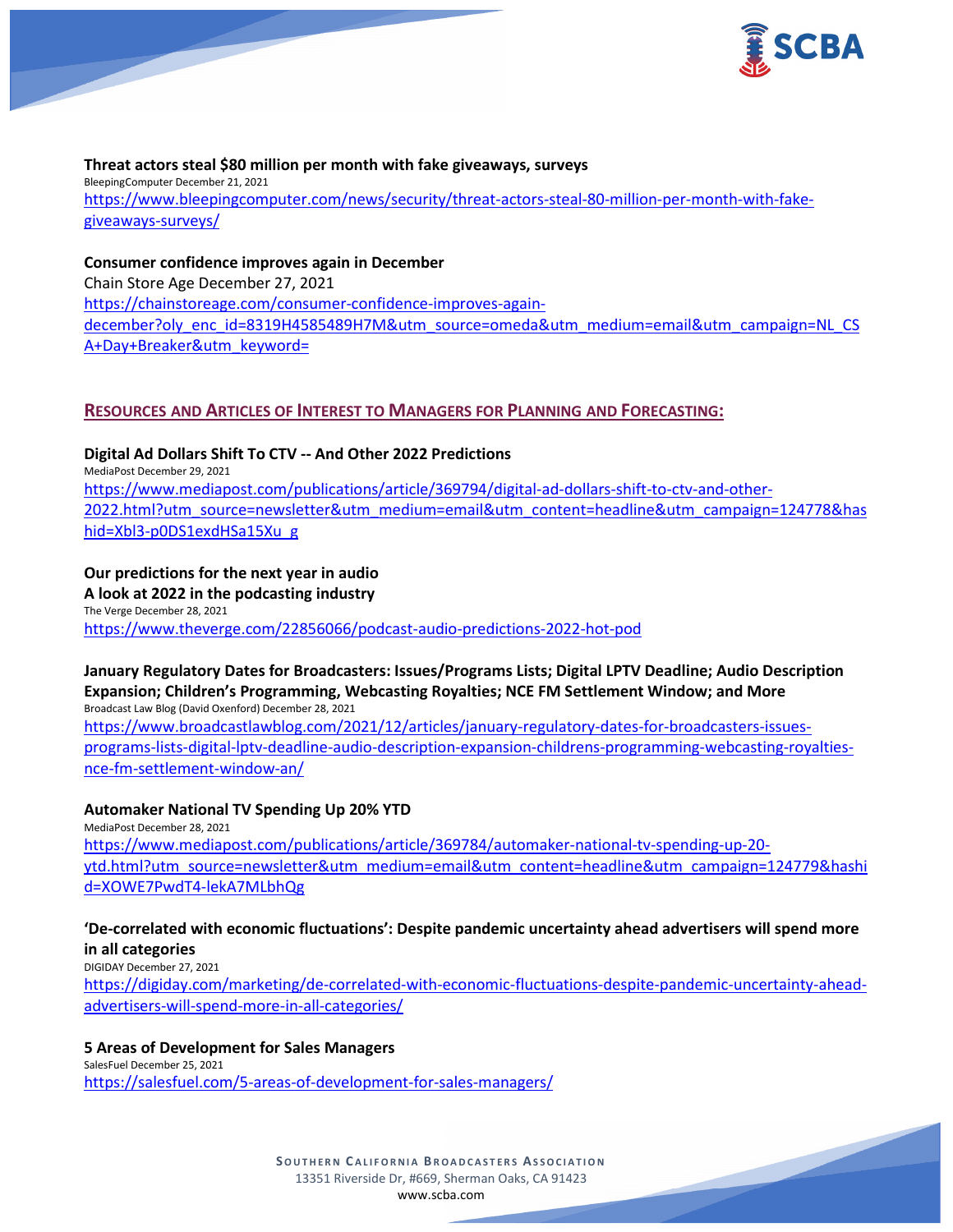

**Talent Shortage Drives Managers to Seek Trainable New Hires** SalesFuel December 25, 2021 <https://salesfuel.com/talent-shortage-drives-managers-to-seek-trainable-new-hires/>

### **Meta Unveils Future Ad Manager Updates Focusing On Outcomes**

MediaPost December 24, 2021 [https://www.mediapost.com/publications/article/369719/meta-unveils-future-updates-focused-on-campaign](https://www.mediapost.com/publications/article/369719/meta-unveils-future-updates-focused-on-campaign-ob.html?utm_source=newsletter&utm_medium=email&utm_content=readmore&utm_campaign=124738&hashid=XOWE7PwdT4-lekA7MLbhQg)[ob.html?utm\\_source=newsletter&utm\\_medium=email&utm\\_content=readmore&utm\\_campaign=124738&hash](https://www.mediapost.com/publications/article/369719/meta-unveils-future-updates-focused-on-campaign-ob.html?utm_source=newsletter&utm_medium=email&utm_content=readmore&utm_campaign=124738&hashid=XOWE7PwdT4-lekA7MLbhQg) [id=XOWE7PwdT4-lekA7MLbhQg](https://www.mediapost.com/publications/article/369719/meta-unveils-future-updates-focused-on-campaign-ob.html?utm_source=newsletter&utm_medium=email&utm_content=readmore&utm_campaign=124738&hashid=XOWE7PwdT4-lekA7MLbhQg)

### **VAB and 4As Join Advertisers' Cross-Media Measurement Push Trade groups unite as Nielsen faces challenges** Broadcasting + Cable December 24, 2021 <https://www.nexttv.com/news/vab-and-4as-join-advertisers-cross-media-measurement-push>

## **Mobile To Overtake Direct Mail For Most Local Media Spending**

MediaPost December 23, 2021 [https://www.mediapost.com/publications/article/369693/mobile-to-overtake-direct-mail-for-most-local](https://www.mediapost.com/publications/article/369693/mobile-to-overtake-direct-mail-for-most-local-medi.html?utm_source=newsletter&utm_medium=email&utm_content=headline&utm_campaign=124743&hashid=o5sexdpQRQeeqa1Ux78qbw)[medi.html?utm\\_source=newsletter&utm\\_medium=email&utm\\_content=headline&utm\\_campaign=124743&has](https://www.mediapost.com/publications/article/369693/mobile-to-overtake-direct-mail-for-most-local-medi.html?utm_source=newsletter&utm_medium=email&utm_content=headline&utm_campaign=124743&hashid=o5sexdpQRQeeqa1Ux78qbw) [hid=o5sexdpQRQeeqa1Ux78qbw](https://www.mediapost.com/publications/article/369693/mobile-to-overtake-direct-mail-for-most-local-medi.html?utm_source=newsletter&utm_medium=email&utm_content=headline&utm_campaign=124743&hashid=o5sexdpQRQeeqa1Ux78qbw)

# **Media Rating Council 'Concerned' About Accuracy of Nielsen's Plan To Include Broadband-Only Homes in Local Ratings**

Broadcasting + Cable December 23, 2021 [https://www.nexttv.com/news/media-rating-council-concerned-about-accuracy-of-nielsens-plan-to-include](https://www.nexttv.com/news/media-rating-council-concerned-about-accuracy-of-nielsens-plan-to-include-broadband-only-homes-in-local-ratings)[broadband-only-homes-in-local-ratings](https://www.nexttv.com/news/media-rating-council-concerned-about-accuracy-of-nielsens-plan-to-include-broadband-only-homes-in-local-ratings)

## **CBS Stations Slam Nielsen's Inclusion Of Broadband-Only Homes**

MediaPost December 23, 2021

[https://www.mediapost.com/publications/article/369711/cbs-stations-slam-nielsens-inclusion-of](https://www.mediapost.com/publications/article/369711/cbs-stations-slam-nielsens-inclusion-of-broadband.html?utm_source=newsletter&utm_medium=email&utm_content=headline&utm_campaign=124738&hashid=XOWE7PwdT4-lekA7MLbhQg)[broadband.html?utm\\_source=newsletter&utm\\_medium=email&utm\\_content=headline&utm\\_campaign=12473](https://www.mediapost.com/publications/article/369711/cbs-stations-slam-nielsens-inclusion-of-broadband.html?utm_source=newsletter&utm_medium=email&utm_content=headline&utm_campaign=124738&hashid=XOWE7PwdT4-lekA7MLbhQg) [8&hashid=XOWE7PwdT4-lekA7MLbhQg](https://www.mediapost.com/publications/article/369711/cbs-stations-slam-nielsens-inclusion-of-broadband.html?utm_source=newsletter&utm_medium=email&utm_content=headline&utm_campaign=124738&hashid=XOWE7PwdT4-lekA7MLbhQg)

## **Internet Association Breakup Leaves Void For Tech Organization To Lobby Washington**

MediaPost December 23, 2021

[https://www.mediapost.com/publications/article/369696/internet-association-breakup-leaves-void-for](https://www.mediapost.com/publications/article/369696/internet-association-breakup-leaves-void-for-tech.html?utm_source=newsletter&utm_medium=email&utm_content=readnow&utm_campaign=124730&hashid=MvrWDWYNRcOEFJu_y2GIhQ)[tech.html?utm\\_source=newsletter&utm\\_medium=email&utm\\_content=readnow&utm\\_campaign=124730&has](https://www.mediapost.com/publications/article/369696/internet-association-breakup-leaves-void-for-tech.html?utm_source=newsletter&utm_medium=email&utm_content=readnow&utm_campaign=124730&hashid=MvrWDWYNRcOEFJu_y2GIhQ) [hid=MvrWDWYNRcOEFJu\\_y2GIhQ](https://www.mediapost.com/publications/article/369696/internet-association-breakup-leaves-void-for-tech.html?utm_source=newsletter&utm_medium=email&utm_content=readnow&utm_campaign=124730&hashid=MvrWDWYNRcOEFJu_y2GIhQ)

## **Omicron Starts to Slow U.S. Economy as Consumer Spending Flags**

# **Fewer people are dining in restaurants, and rising case numbers are leading many businesses to close for a short period**

WSJ Deceber 23, 2021

[https://www.wsj.com/articles/consumer-spending-personal-income-inflation-november-2021-](https://www.wsj.com/articles/consumer-spending-personal-income-inflation-november-2021-11640215420?mod=djemwhatsnews) [11640215420?mod=djemwhatsnews](https://www.wsj.com/articles/consumer-spending-personal-income-inflation-november-2021-11640215420?mod=djemwhatsnews)